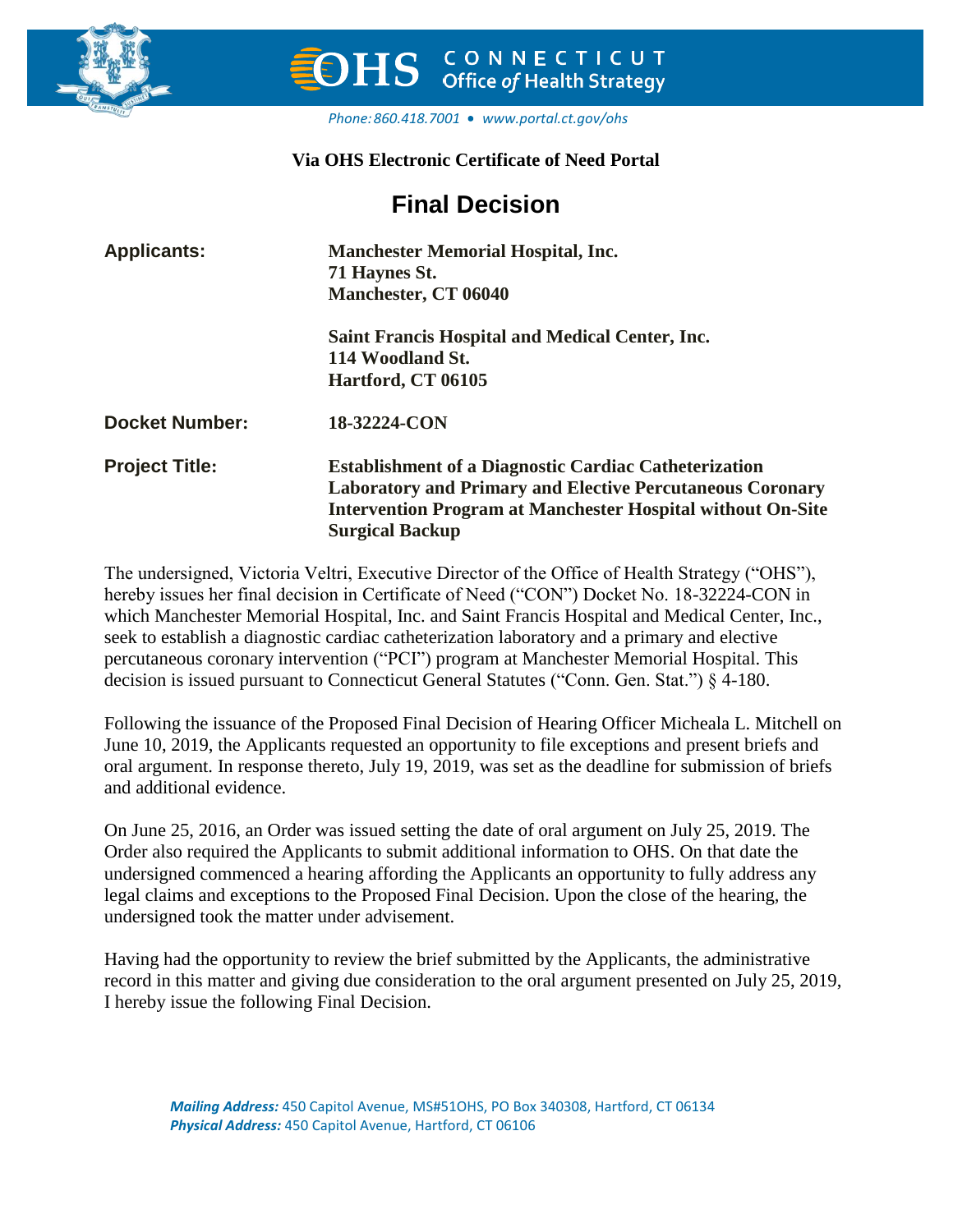# **Findings of Fact**

## **The Executive Director rules upon the Applicants' exceptions to the Findings of Fact as follows**:

# **FF#7 Granted**

HHVI is among the highest-volume cardiac cath programs in the region. In Fiscal Year ("FY") 2017, the physicians participating in the program performed 2,522 cardiac caths, 159 primary PCI and 640 elective PCI procedures. Ex. A, Main Application, p. 23

# **FF#17 Denied**

The Finding correctly represents the PCI Guideline as written.

# **FF#18 Denied**

The Finding correctly reflects the PCI Guideline requirements.

# **FF#21 Denied**

The Finding correctly represents the PCI Guideline as written.

# **FF#22 Denied**

The Finding correctly represents the PCI Guideline as written.

# **FF#26 Granted**

The Applicants' proposed service area is illustrated below.

# **FF#29 Granted**

Bates page 47 of the Application lists the towns included in this Finding, and does *not* include Willington. However, the Applicants' data in Figure 14 does reflect a greater than 30 minute drive time from Willington to any Hartford area hospital. Accordingly, while the original Finding accurately represents and cites to the Application, it will be updated as follows:

The Applicants' proposed service area includes the towns of Ashford, Columbia, Ellington, Mansfield, Somers, Stafford Springs and Willington which are outside of the 30-minute drive time radius set forth in the plan.

# **FF#30 Denied**

The Finding correctly applies the State Plan's definition of Service Area.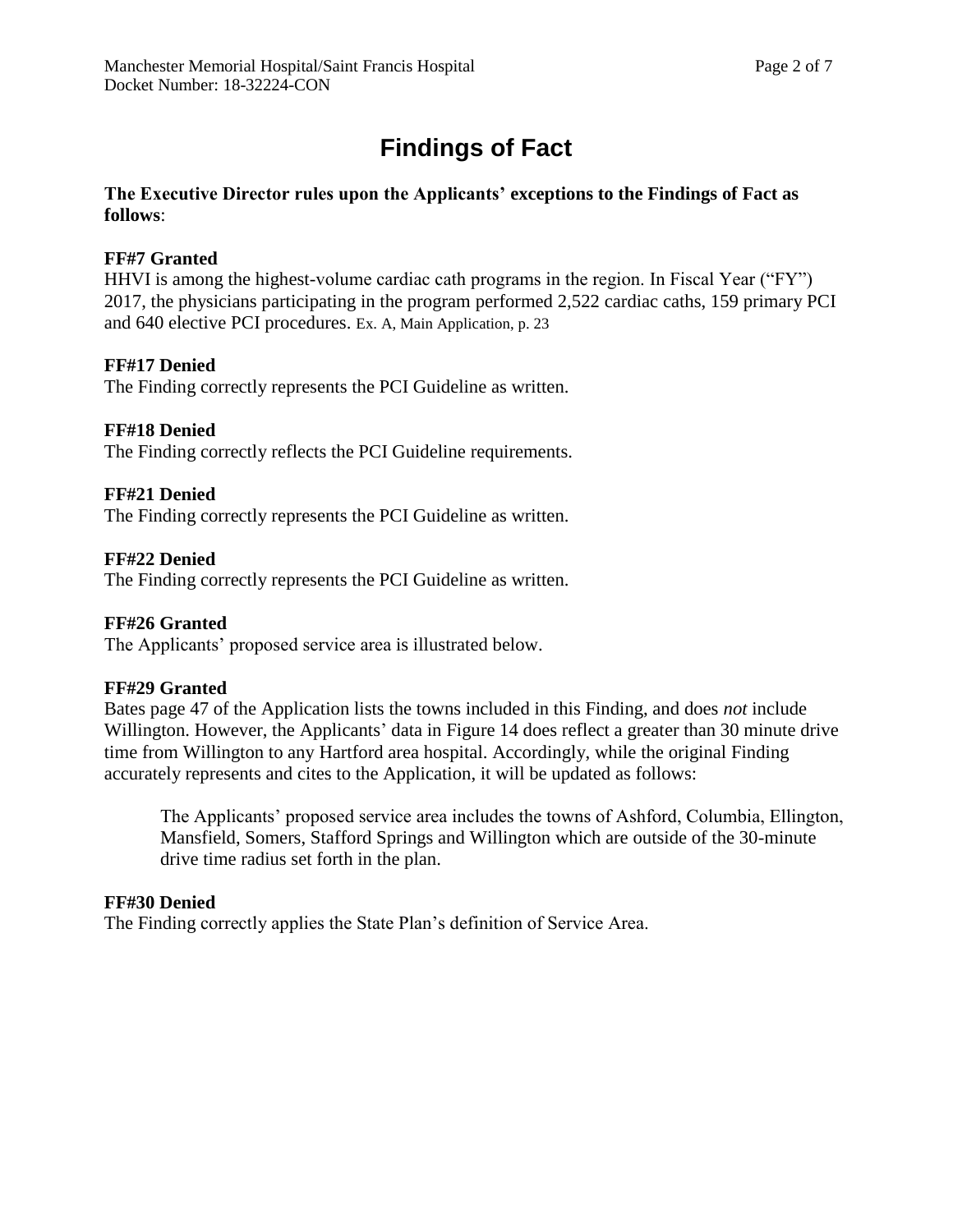Hartford, Saint Francis and John Dempsey hospitals are the existing cardiac cath and PCI-capable providers nearest to Manchester and Rockville. Ex. A, Main Application, p. 702

# **FF#33 Granted**

Historical volumes of patients diagnosed with acute myocardial infarction (AMI) transferred from Manchester and Rockville emergency departments (EDs) to the nearest PCI-capable hospitals for each FY between 2015 through 2017 equaled 62, 55 and 46, respectively. Ex. E, Applicants' Addendum to First Completeness Response, p. 1241; Ex. G, Applicants' Second Completeness Response, p. 1277

| TRANSFERS FROM MANCHESTER /ROCKVILLE TO A PCI-CAPABLE HOSPITAL |                      |            |                   |                 |                   |                   |                     |            |            |
|----------------------------------------------------------------|----------------------|------------|-------------------|-----------------|-------------------|-------------------|---------------------|------------|------------|
| Number of Patients Transferred to PCI-Capable Hospital         |                      |            |                   |                 |                   |                   |                     |            |            |
| <b>Transferring</b><br><b>Hospital</b>                         | <b>Saint Francis</b> |            |                   | <b>Hartford</b> |                   |                   | <b>John Dempsey</b> |            |            |
|                                                                | FY<br>2015           | FY<br>2016 | <b>FY</b><br>2017 | FY<br>2015      | <b>FY</b><br>2016 | <b>FY</b><br>2017 | FY<br>2015          | FY<br>2016 | FY<br>2017 |
| Manchester                                                     | 36                   | 31         | 24                | 6               | 9                 |                   | 0                   | 0          |            |
| Rockville                                                      | 15                   | 14         | 11                | 5               |                   | 4                 | $\Omega$            | $\Omega$   |            |
| Total <sup>1</sup>                                             | 51                   | 45         | 35                | 11              | 10                | 11                | $\bf{0}$            | 0          | 0          |
| No. receiving<br><b>Primary PCI</b>                            | 26                   | 24         | 14                | 6               | 5                 | 4                 | 0                   | 0          | 0          |
| % of Total                                                     | 51%                  | 53%        | 40%               | 55%             | 50%               | 36%               |                     |            |            |

**TABLE 3**

<sup>1</sup>The declining volume is because state and regional EMS protocols require ambulances to bypass ECHN hospitals and transport AMI patients directly to the nearest PCI-capable provider. However, some AMI patients arrive at ECHN emergency departments by other means of transport.

Ex. D, Applicants' First Completeness Response, p. 1241; Ex. G, Applicants' Second Completeness Response, p. 1277

# **FF#34 Granted**

Between FYs 2015 and 2017, the average door-to-balloon time for primary PCI patients transferred from Prospect Eastern Connecticut Health Network ("ECHN") hospital emergency departments was 109 minutes (2015), 113 minutes (2016) and 101 minutes (2017). The longest door-to-balloon time experienced by a primary PCI patient transferred from a Prospect ECHN hospital emergency department was 147 minutes (2015), 207 minutes (2016) and 146 minutes (2017). Ex. A, Main Application, pp. 1241-1242; Ex. G, Applicants' Second Completeness Response, p. 1280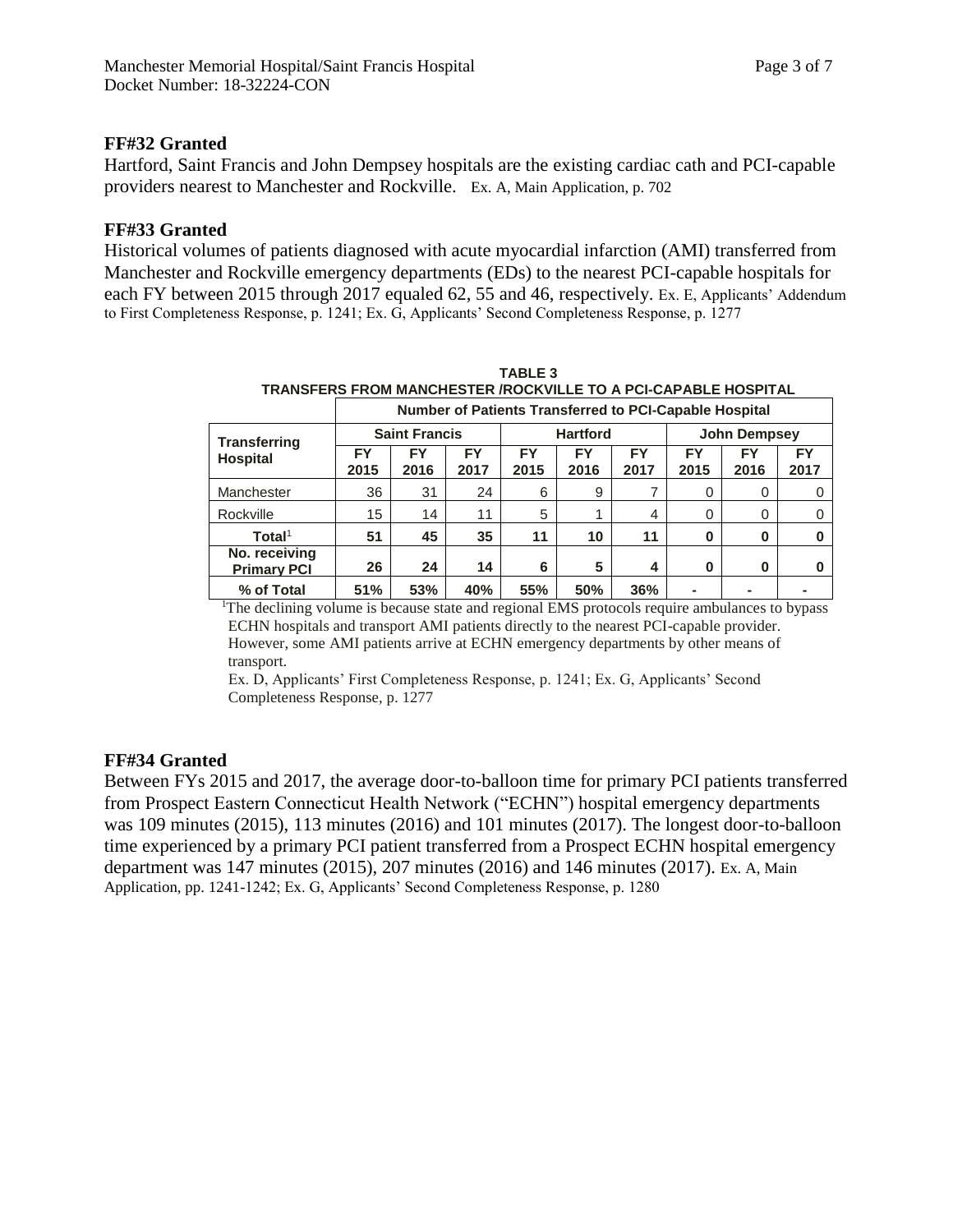### **FF#35 Granted**

The average inpatient and outpatient surgery discharge rates for ischemic heart disease and AMI for adults in the proposed service area are lower than the statewide rates. The mortality rates for the same two conditions for the area and statewide are similar.

|                                 | Discharges (FY 2015-2017)*                    | Mortality (2012-2014)** |                    |                      |                                               |                      |                  |                      |
|---------------------------------|-----------------------------------------------|-------------------------|--------------------|----------------------|-----------------------------------------------|----------------------|------------------|----------------------|
|                                 | <b>Ischemic Heart</b><br>Disease <sup>1</sup> |                         | AMI <sup>2</sup>   |                      | <b>Ischemic Heart</b><br>Disease <sup>3</sup> |                      | AMI <sup>4</sup> |                      |
| <b>Service Area</b>             | <b>Discharges</b>                             | Adult<br>Rate           | <b>Discharges</b>  | <b>Adult</b><br>Rate | <b>Deaths</b>                                 | <b>Adult</b><br>Rate | <b>Deaths</b>    | <b>Adult</b><br>Rate |
| Primary                         | 3.154                                         | 224.5                   | 420                | 29.9                 | 179                                           | 12.7                 | 44               | 3.2                  |
| Secondary                       | 2,635                                         | 209.7                   | 418                | 29.9                 | 182                                           | 13.0                 | 42               | 3.0                  |
| <b>Total Service Area</b>       | 6,088                                         | 217.1                   | 838                | 29.9                 | 361                                           | 12.9                 | 86               | 3.1                  |
| <b>Connecticut</b>              | 73,360                                        | 246.9                   | 10.313             | 34.7                 | 3.777                                         | 12.7                 | 941              | 3.2                  |
| $E \times I \times \mathcal{L}$ | 111111111                                     | $\cdots$                | 1.11H <sub>D</sub> | $\blacksquare$       | $\sim$ $\sim$                                 |                      |                  |                      |

| TARI F 4                                                         |
|------------------------------------------------------------------|
| AVERAGE ANNUAL ISCHEMIC HEART DISEASE AND AMI DISCHARGES AND     |
| CRUDE MORTALITY RATES IN THE PROPOSED SERVICE AREA. FY 2015-2017 |

Ex. V, OHS' Revised Ischemic Heart Disease and AMI Discharge Count, p. 2

\*OHS Acute Care Hospital Inpatient Discharge and Outpatient Surgery Databases.

\*\*CT DPH Connecticut Residents Death Tables 2012-2014, Age Adjusted Mortality Rates.

<sup>1</sup>Inpatient discharges assigned ICD-9-CM diagnosis codes 410 – 414 or ICD 10 CM codes I20 - I25.

2 Inpatient discharges assigned ICD-9-CM diagnosis codes 410 or ICD 10 CM codes I21.

<sup>3</sup> CT DPH Age Adjusted Mortality Rates Codnum 129.1. Rates are not calculated for counts below 15 because such rates are statistically unreliable and unstable.

<sup>4</sup>CT DPH Age Adjusted Mortality Rates Codnum 129.2. Rates are not calculated for counts below 15 because such rates are statistically unreliable and unstable.

Note: The adult rate was calculated by dividing the average annual total number of ischemic or AMI discharges or deaths originating in the service area or state by the adult population (age 15 and older) in that area or state and multiplying the result by 10,000.

### **FF#36 Denied**

The Finding appropriately incorporates accurate and applicable data.

#### **FF#37 Denied**

The Finding correctly applies the State Plan's definition of Service Area.

#### **FF#38 Granted**

The overall average annual growth rate for all cardiac catheterization procedures in the proposed service area was 6.5% between FYs 2015 through 2018 and resulted from an increase in diagnostic and elective PCI procedures.

#### **FF#44 Granted**

Nine Saint Francis and Manchester cardiac interventionists have the ability to provide 24/7 coverage primary PCI service. Ex. D, Applicants' First Completeness Response, p. 1238

#### **FF#49 Granted**

The Applicants anticipate that cost reductions will be derived, in part, by eliminating duplicate transfers, admissions, assessments, chest x-rays, lab work, EKGs and ambulance transport. Ex. A, Main Application, p. 68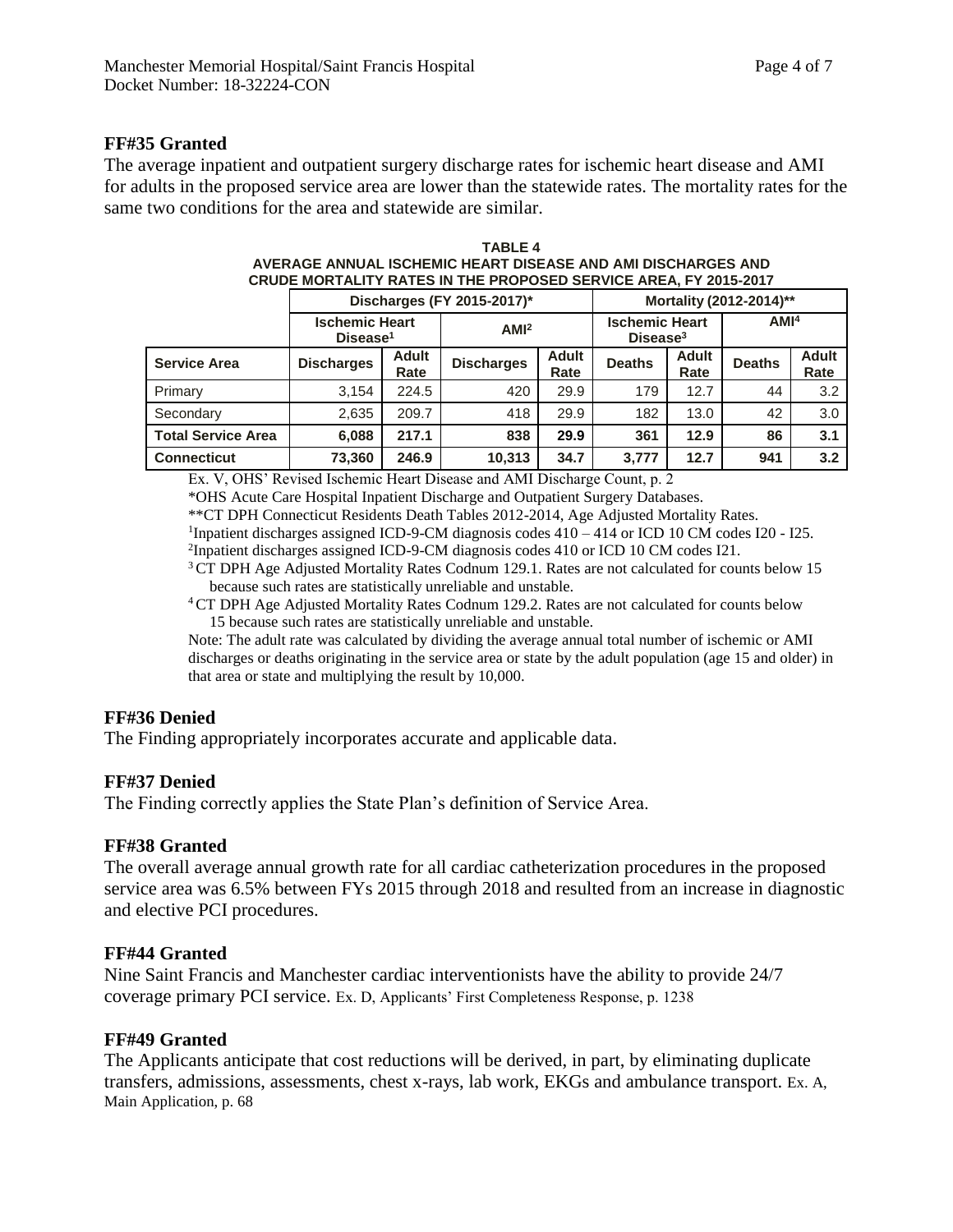# **The Executive Director modifies the following Findings of Fact based upon her review of the Administrative Record.**

# **FF#19**

b. A goal of 90 minutes or less, "door-to-balloon," from first medical contact to device, with direct EMS transport to a PCI-capable hospital as the recommended triage strategy; and c. A maximum of 120 minutes "door-to-balloon" time for the transfer of STEMI patients presenting at a non-PCI capable hospital to a PCI-capable hospital. Ex. A, Main Application, p. 519

# **FF#39**

The average rate for primary PCI in the proposed service area demonstrated an average 6.0% yearto-year decline between FY's 2015 through 2018. Ex. T, Late File Response, p. 15

# **The Executive Director adds the following Findings of Fact from the Applicants' Brief and its Responses to the June 25, 2019 Order.**

# **FF#53**

For FYs 15 – 17, door-in-door-out average times for the transfer of ECHN primary PCI patients to Saint Francis Hospital exceeded the 30 minute maximum identified in the Guidelines, averaging 63.8 minutes in FY15, 58.2 minutes in FY16, and 43 minutes in FY17. Applicants' July 18, 2019 Brief in Opposition to the Proposed Final Decision, p. 1

### **FF#54**

Clinical and other factors may negatively impact a facility's ability to achieve the Guideline's stated goals. These factors include the presence of an acute presentation requiring immediate intervention, difficulty confirming a STEMI diagnosis, and delays in the coordination and implementation of transfers. Applicants' July 18, 2019 Brief in Opposition to the Proposed Final Decision, pp. 3-5

# **FF#55**

The highest volume of cardiac patients presenting at the Manchester and Rockville Hospital Emergency Departments is typically between 9:00AM and 9:00PM. Exhibit U, Public Hearing transcript, Testimony of Dr. Robert Carroll, Chair of the Emergency Departments, pp. 51-52

# **FF#56**

Traffic patterns for Interstate 84 ("I-84"), the primary route between the Service Area and the existing primary PCI capable hospitals, experience frequent and unpredictable adverse impacts on travel times. Applicants' July 18, 2019 Brief in Opposition to the Proposed Final Decision, Exhibit A. p. 12

### **FF#57**

In FY18, there were 672 reported vehicle crashes within the Service Area of I-84 between 9:00AM and 9:00PM. Applicants' July 18, 2019 Brief in Opposition to the Proposed Final Decision, Exhibit A. p. 12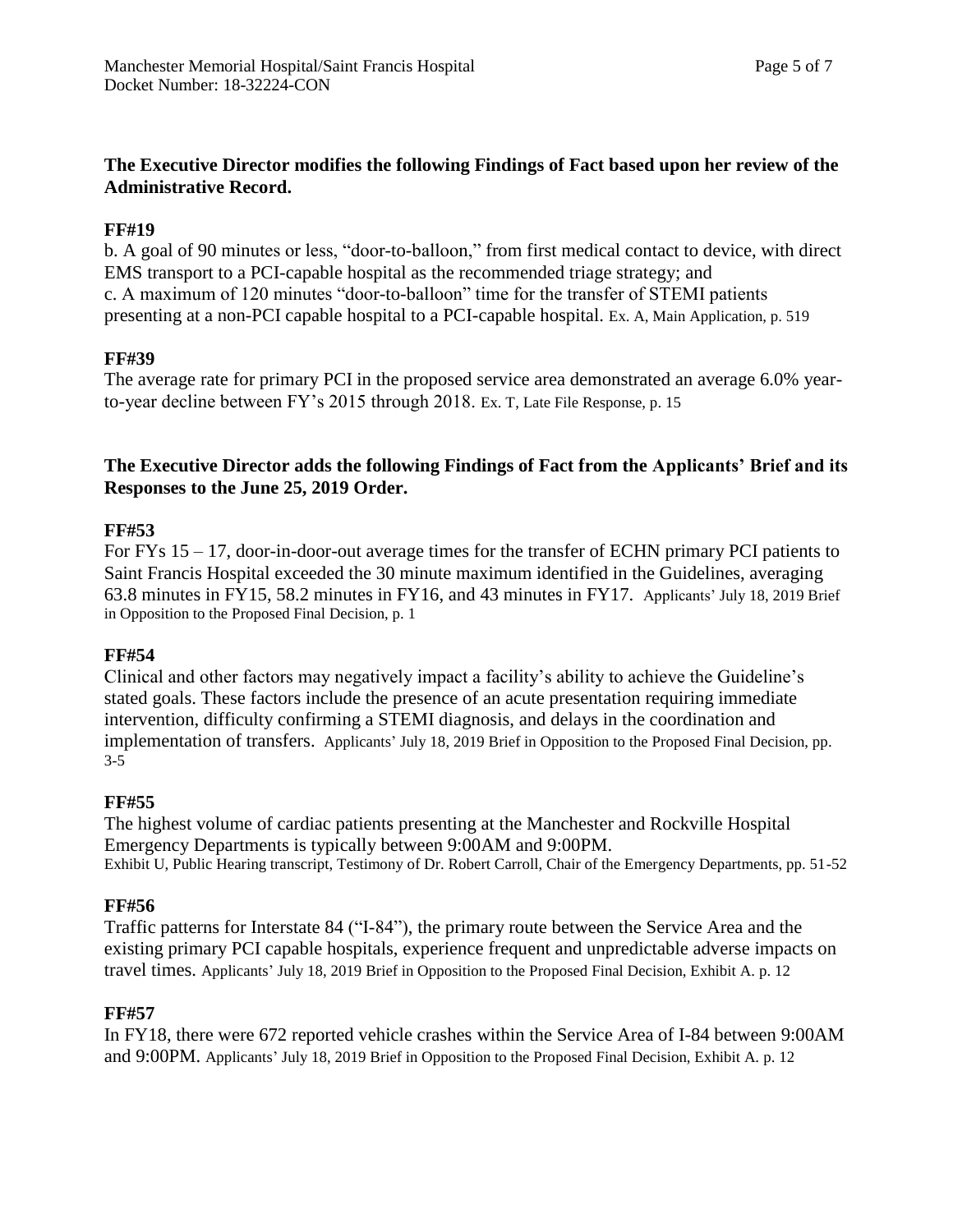# **Discussion**

The Applicants propose the establishment of a cardiac catheterization laboratory and primary and elective PCI service at Manchester Memorial Hospital without on-site surgical back-up. The Hearing Officer concluded, based upon the Findings of Fact and Discussion contained in the Proposed Final Decision, that the Applicants failed to meet their burden of proof in satisfying the statutory requirements of Conn. Gen. Stat. §§ 19a-639 to establish the services requested in the Application. Upon review of the administrative record, the Applicants' brief and the Applicants' responses to the Hearing Officer's June 25, 2019 Order, the undersigned finds that the Applicants have met their burden of proof, by a preponderance of the evidence, that the establishment of diagnostic and primary PCI services at Manchester Memorial Hospital satisfies the statutory requirements of Conn. Gen. Stat. §§ 19a-639.

It is undisputed that emergent heart conditions must be treated as soon as possible following the onset of symptoms to circumvent the deterioration of heart muscle. The American College of Cardiology Foundation and the American Heart Association ("ACCF/AHA" or "Guideline") Task Force on Practice Guidelines and Consensus Documents set forth, in relevant part, a goal of 90 minutes or less, "door-to-balloon," from first medical contact to device, with direct Emergency Medical System ("EMS") transport to a PCI-capable hospital as the recommended triage strategy. The North Central Connecticut EMS Guidelines local ST-Elevation Myocardial Infarction ("STEMI") agreement plan affirms the ACCF/AHA Task Force recommendations by directing emergency medical vehicles to transport STEMI patients to a primary PCI-capable hospital within a 30-minute drive time to ensure that the patient receives the procedure within 90 minutes of first medical contact. For STEMI patients presenting at a non-PCI capable hospital, the ACCF/AHA Task Force recommends a maximum of 120 minutes door-to-balloon time for the transfer to a PCIcapable hospital.

Evidence submitted by the Applicants demonstrates that the longest door-to-balloon times exceeded the state and national goals of 90 minutes or less in each of FYs 2015-2017. Additionally, the average "door-in-door-out" times for the transfer of ECHN primary PCI patients to Saint Francis Hospital during that same period greatly exceeded the 30-minute maximum identified in the Guidelines, averaging 63.8 minutes in FY15, 58.2 minutes in FY16, and 43 minutes in FY17. In their brief, the Applicants identified additional factors that contribute to extended patient transfers, including significant vehicular crash volume on the primary transfer route to Saint Francis and Hartford Hospitals during peak hours.

OHS acknowledges the Applicants' alternative request for provisional approval of all three cardiac services to allow the Applicants to validate Manchester Memorial Hospital's ability to meet national volume thresholds. However, volume projections in the record indicate that Manchester Memorial Hospital would not immediately achieve the requisite institutional volume specified in the Guideline; conversely, it would take a minimum of two (2) years to build that volume. It is inappropriate to grant the Applicants the relief that they request as the Guidelines expressly state that a lack of volume directly correlates to "worse outcomes."

In their brief, the Applicants reiterate that the provision of elective PCI at Manchester Memorial Hospital will be cost-effective. As indicated in the Proposed Decision, OHS cannot grant the